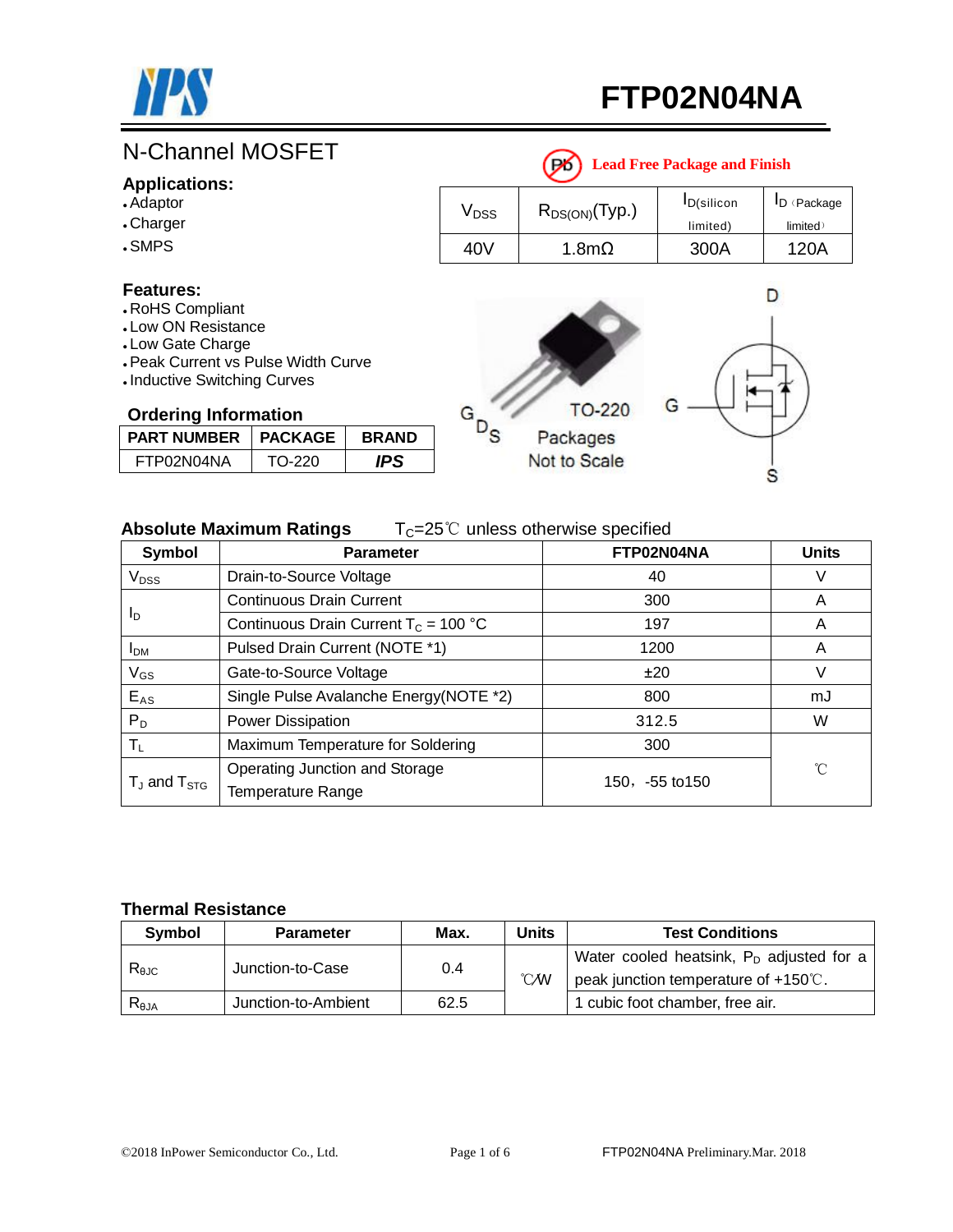#### **OFF Characteristics** T<sub>C</sub>=25℃ unless otherwise specified

| Symbol            | <b>Parameter</b>                  | Min.               | Typ.            | Max.   | <b>Units</b> | <b>Test Conditions</b>                              |
|-------------------|-----------------------------------|--------------------|-----------------|--------|--------------|-----------------------------------------------------|
| BV <sub>DSS</sub> | Drain-to-Source Breakdown Voltage | 40                 | $\sim$ $\sim$   | $- -$  | V            | $V_{GS}$ =0V, $I_D$ =250µA                          |
| $I_{DSS}$         | Drain-to-Source Leakage Current   | --                 | --              |        | μA           | $V_{DS}=40V$ , $V_{GS}=0V$<br>$T_c = 25^{\circ}$    |
|                   |                                   | --                 | --              | 100    |              | $V_{DS}$ =32V, $V_{GS}$ =0V<br>$T_c = 125^{\circ}C$ |
|                   | Gate-to-Source Forward Leakage    | --                 | $- -$           | $+100$ |              | $V_{GS}$ =+20 $V$                                   |
| I <sub>GSS</sub>  | Gate-to-Source Reverse Leakage    | nA<br>$-100$<br>-- | $V_{GS}$ = -20V |        |              |                                                     |

**ON Characteristics** T<sub>C</sub>=25℃ unless otherwise specified

| <b>Symbol</b> | <b>Parameter</b>                                     | Min. | Typ. | Max. | <b>Units</b> | <b>Test Conditions</b>           |  |
|---------------|------------------------------------------------------|------|------|------|--------------|----------------------------------|--|
| $R_{DS(ON)}$  | StaticDrain-to-Source On-Resistance                  | $-$  | 1.8  | 2.3  | $m\Omega$    | $V_{GS}$ =10V, $I_{D}$ =100A     |  |
| $V_{GS(TH)}$  | Gate Threshold Voltage                               |      | --   |      |              | $V_{DS} = V_{GS}I_D = 250 \mu A$ |  |
|               | Pulse width $\leq 300 \mu s$ ; duty cycle $\leq 2\%$ |      |      |      |              |                                  |  |

#### **Dynamic Characteristics** Essentially independent of operating temperature

| Symbol           | <b>Parameter</b>                | Min. | Typ.  | Max. | <b>Units</b> | <b>Test Conditions</b>                         |
|------------------|---------------------------------|------|-------|------|--------------|------------------------------------------------|
| Rg               | Gate resistance                 | $-$  | 1.7   | --   | Ω            | $V_{GS}$ =0V, $V_{DS}$ =0V,<br>$f = 1 MHz$     |
| $C_{iss}$        | Input Capacitance               | $-$  | 14360 | --   |              |                                                |
| $C_{\rm oss}$    | <b>Output Capacitance</b>       | $ -$ | 1177  | --   | pF           | $V_{GS} = 0 V, V_{DS} = 25 V$<br>$f = 1.0$ MHz |
| C <sub>rss</sub> | Reverse Transfer Capacitance    | $-$  | 950   | --   |              |                                                |
| $Q_{g}$          | <b>Total Gate Charge</b>        | $-$  | 250   | --   |              |                                                |
| $Q_{gs}$         | Gate-to-Source Charge           | $ -$ | 57    | $-$  | nC           | $I_D=100A, V_{DD}=20V$<br>$V_{GS} = 10V$       |
| $Q_{gd}$         | Gate-to-Drain ("Miller") Charge | $ -$ | 60    | --   |              |                                                |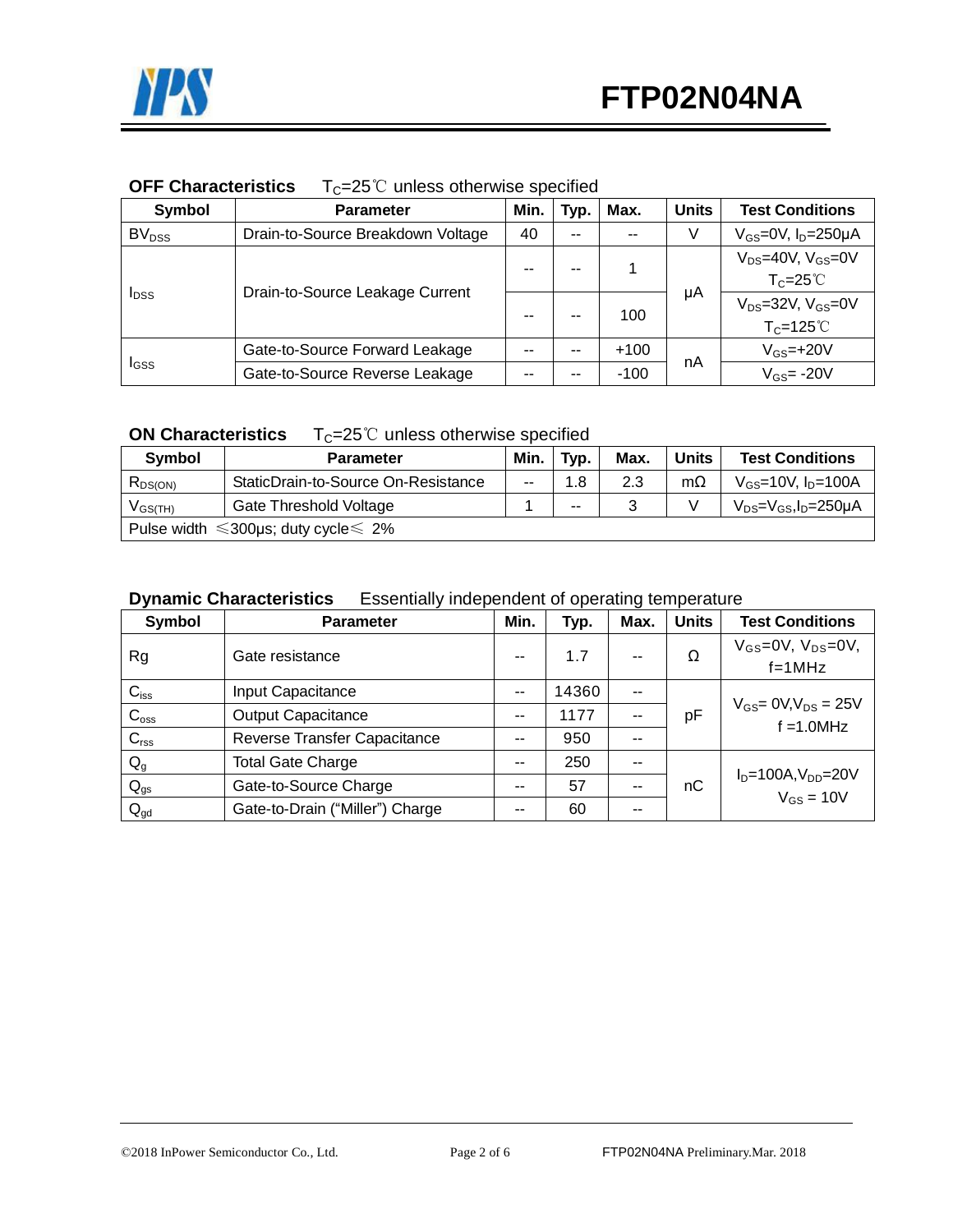

| Symbol                                           | <b>Parameter</b>                 | Min.  | Typ. | Max. | <b>Units</b> | <b>Test Conditions</b>       |
|--------------------------------------------------|----------------------------------|-------|------|------|--------------|------------------------------|
| Is                                               | <b>Continuous Source Current</b> |       | --   | 300  | A            |                              |
|                                                  | (Body Diode)                     | --    |      |      |              |                              |
|                                                  | <b>Maximum Pulsed Current</b>    | --    |      | 1200 | A            |                              |
| <b>I</b> sm                                      | (Body Diode)                     |       |      |      |              |                              |
| $V_{SD}$                                         | Diode Forward Voltage            | $-$   | --   | 1.5  | V            | $I_{SD}$ =100A, $V_{GS}$ =0V |
| $t_{rr}$                                         | Reverse Recovery Time            | --    | 40   | --   | ns           | $I_F = 50A$                  |
| $Q_{rr}$                                         | <b>Reverse Recovery Charge</b>   | $- -$ | 45   | --   | иC           | di/dt=100A/us                |
| Pulse width $\leq 300$ µs; duty cycle $\leq 2\%$ |                                  |       |      |      |              |                              |

#### **Source-Drain Diode Characteristics** Tc=25℃ unless otherwise specified

Notes:

\*1. Repetitive rating; pulse width limited by maximum junction temperature.

\*2. L=10mH,  $I_D=126.5A$ , Start T<sub>J</sub>=25℃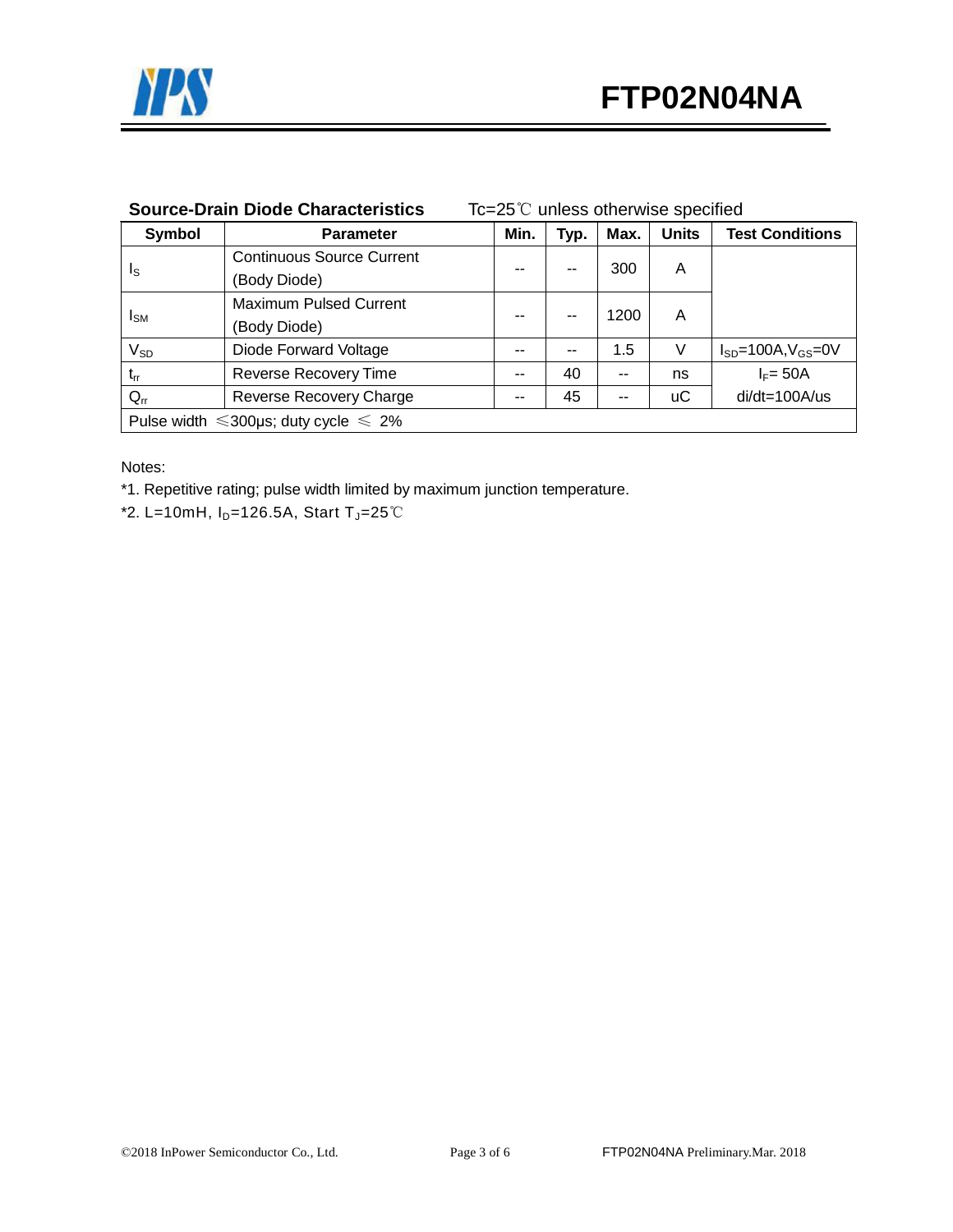

#### **Test Circuits and Waveforms**

**Figure 14. Gate Charge Test Circuit Figure 15. Gate Charge Waveforms** 





**Figure 16. Resistive Switching Test Circuit Figure 17. Resistive Switching Waveforms** 



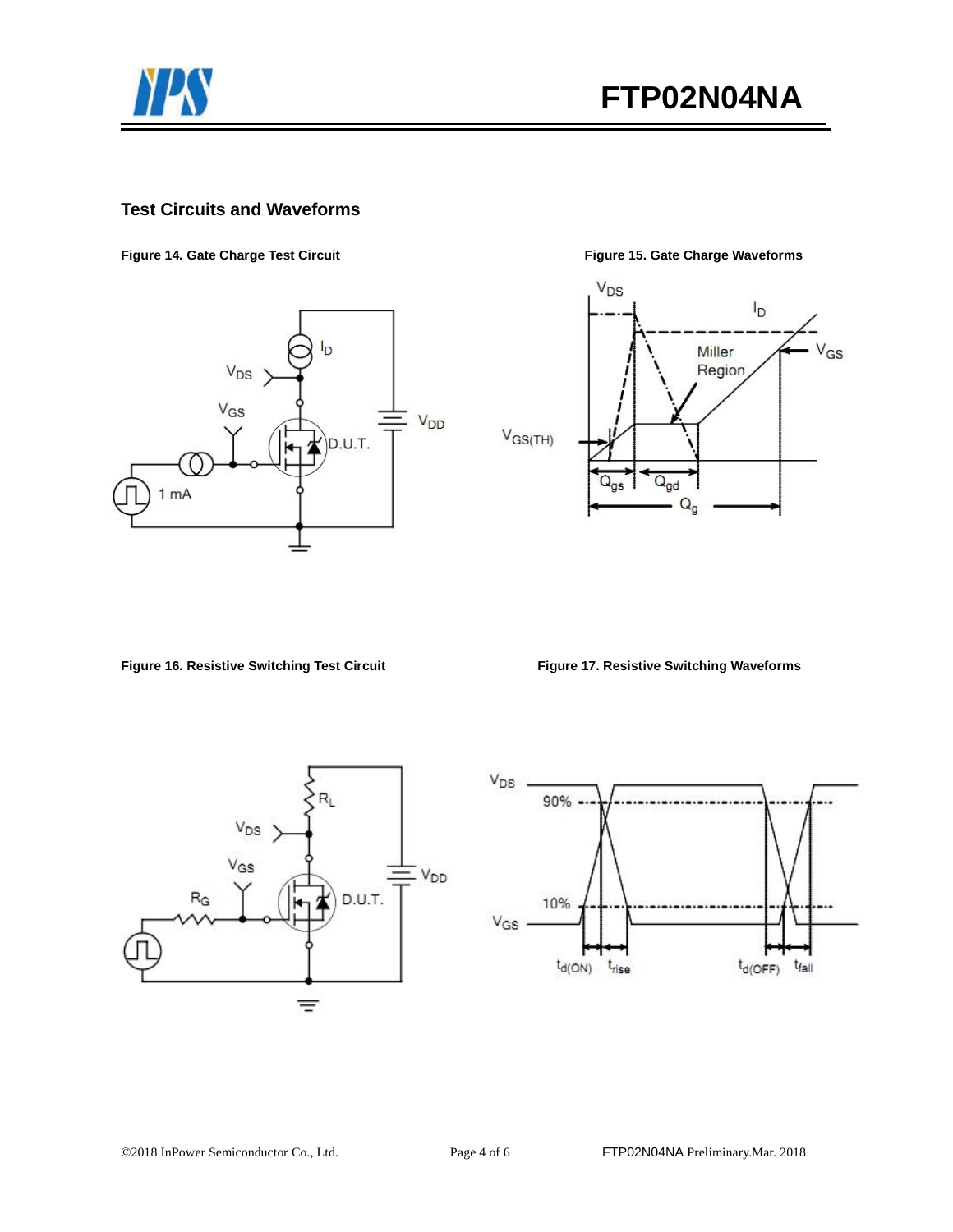



#### **Figure 18. Diode Reverse Recovery Test Circuit Figure 19. Diode Reverse Recovery Waveform**



**Figure20.Unclamped Inductive Switching Test Circuit Figure21.Unclamped Inductive Switching Waveform**